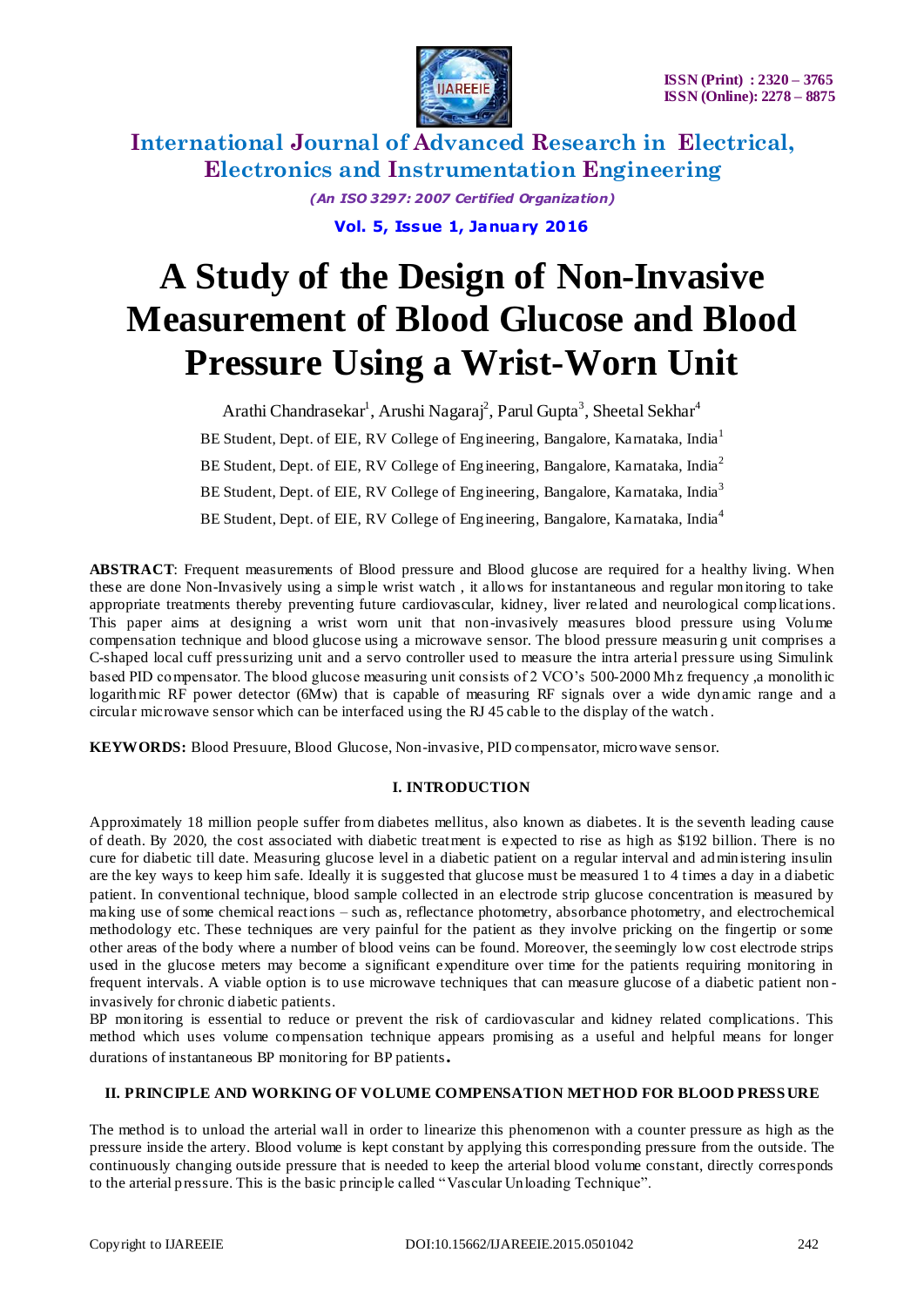

*(An ISO 3297: 2007 Certified Organization)*

### **Vol. 5, Issue 1, January 2016**

For the realization, a cuff is placed over the wrist. Inside the cuff, the blood volume in the arteries is measured using a light source and a light detector. The resulting light signal is kept constant by controlling the alterable cuff pressure. During [systole,](http://en.wikipedia.org/wiki/Systole_(medicine)) when blood volume increases in the artery, the control system increases cuff pressure, too, until the excess blood volume is squeezed out. On the other hand, during [diastole,](http://en.wikipedia.org/wiki/Diastole) the blood volume in the finger is decreased; as a result, cuff pressure is lowered and again the overall blood volume remains constant. As blood volume and, thus, the light signal is held constant over time, intra-arterial pressure is equal to the cuff pressure.



Fig. 1 Block Diagram of Blood Pressure measurement unit

When cuff pressure (Pc) is gradually increased, the unloaded vascular volume (V0) is determined from the mean level of the DC component of the photo plethysmographic (PG) signal (PGdc) at point of maximum amplitu de of the pulsation signal of PG (PGac), based on the principle of the volume- Oscillometric method. A servo control error, produced by subtracting the instantaneously measured arterial volume from the reference value V0, is then fed to the compensator to clamp the vascular volume at the reference value. In this way, the intra-arterial pressure can be indirectly obtained.

### **III. PRINCIPLE AND WORKING OF BLOOD GLUCOS E MEAS UREMENT**

When an electric field passes through a dielectric medium, its transmission is governed by a phenomenon called permittivity (ε). The relative permittivity  $(\epsilon_r)$  of a material is also called the dielectric constant. The relative permittivity of a material is a ratio of its permittivity to the permittivity of free space

 $\varepsilon_r = \varepsilon/\varepsilon_0$ 

An equation for complex permittivity has to be used when an electric field is applied across a conducting medium  $\varepsilon = \varepsilon' - j\varepsilon$ "

From the different studies, it is established that an inverse relationship exists between dielectric constant of blood and glucose concentration in mg/dL for glucose concentration**.**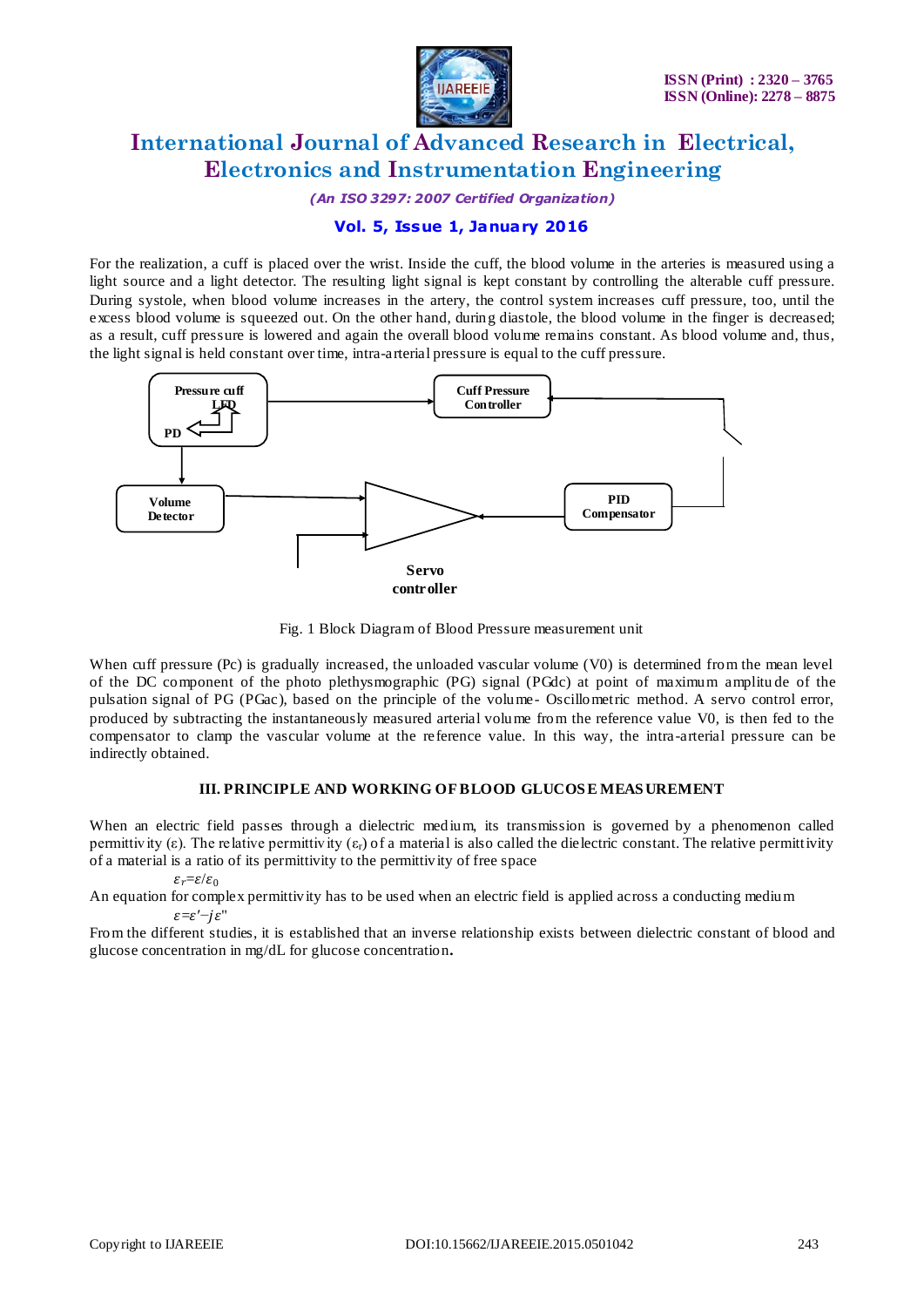

*(An ISO 3297: 2007 Certified Organization)*

### **Vol. 5, Issue 1, January 2016**



Fig 2. Block diagram of the Blood Glucose measurement unit

The Voltage Controlled Oscillators give a large frequency output range of the microwave (500MHz-2000MHz).

The Microwave sensor emits Microwave radiations in that frequency range. This falls on the blood plasma. The dielectric property of blood gives rise to electrostatic charges. The storage of the emitted energy is more when the blood glucose concentration is high. Hence the frequency reflected will be low. The Log Amp compresses the large data output of the Microwave sensor. The microcontroller finds the difference:

(Standard Reference Reflected Frequency – Instantaneous Reflected Frequency)

A. If reflected frequency is low, difference is high  $\rightarrow$  High Blood glucose concentration

B. If reflected frequency is high, difference is low  $\rightarrow$  Low Blood glucose concentration

RJ 45 cable is used to interface the output of microcontroller to the LCD Display of the watch.



Fig 3. Flow Chart of the method for Blood Glucose measurement